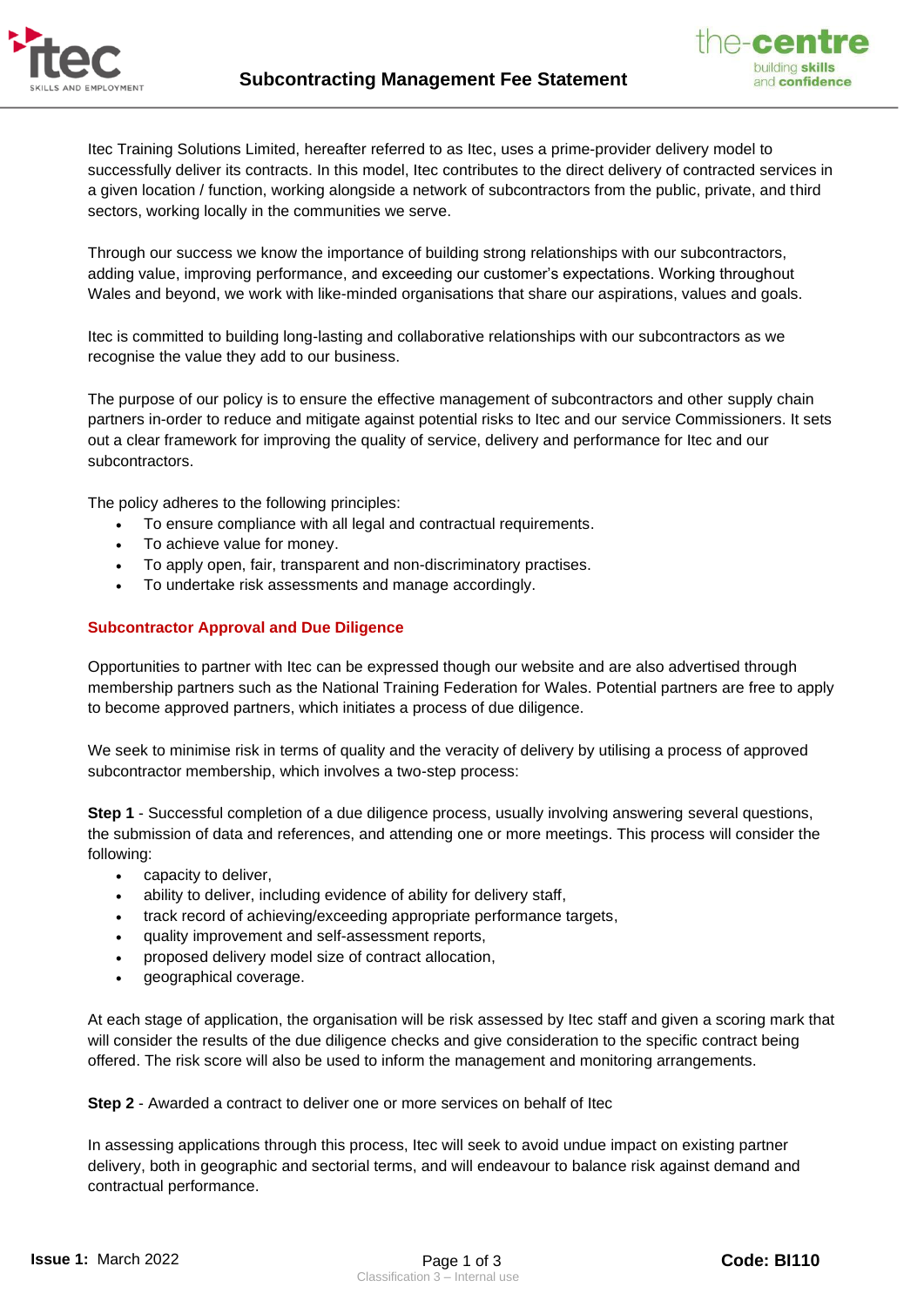



# **Managing Subcontracted Provision**

Each subcontractor will be provided with a named Itec Manager for the contract management and administration of the subcontracted provision.

The subcontractor will be subject to monthly performance reviews and quarterly financial reviews throughout the term of the contract to ensure that the following standards are met:

- demonstrates value for money.
- demonstrates compliance with all contract requirements,
- delivery of a quality programme,
- delivery of minimum standards of performance.
- accuracy of data in accordance with the funding of service Commissioner's guidance.

All contracts between Itec and the subcontractor will run for a period of 12 months. An annual contract meeting will be held between Senior Management in both organisations to review the performance of the contract prior to any agreement to renew the contract.

### **Itec's Key Responsibilities**

Itec believes that the key to the delivery of a successful contract is through the close working of our company and subcontractors. We feel that it is our responsibility as a collective to ensure we are delivering a highquality provision to all customers. Therefore, Itec offers a high-level of support and access to our resources and systems to subcontractors. As a minimum a subcontractor can expect:

- support to complete our subcontractor due diligence process,
- access to a named Itec Manager who will manage and monitor subcontractor performance, quality of service and contract compliance,
- our Delivery Assurance Framework provides an operational framework for contract management activity to take place, and which comprises quality assurance, performance management, contract compliance, key stakeholder management and data security,
- clear management process through our Delivery Assurance Framework, which includes performance reviews, observations of practices including teaching, learning and assessment and Information, advice, and guidance, sharing of staff training and development opportunities including subcontractor meetings to discuss/ share best practice,
- active performance management to address any areas of performance and quality improvement activities,
- capacity and capability building for ISO 9001, ISO 2700, Matrix Standard,
- support regarding health and safety, safeguarding, Prevent, equality and diversity, sustainable development, information security and data control,
- Itec to broker strategic and deliver partnerships across the network to ensure Itec's contracts adds value to existing provision, avoids duplication of services and aligns with wider Government objectives,
- compliance and auditing, providing an independent audit function to monitor and evaluate the quality of service provided to customers and stakeholders by subcontractors,
- access to a full suite of MI reporting to monitor performance and quality of delivery,
- employer and learner feedback surveys, including wellbeing and mental health,
- access to specialist provision provided by Itec such a mental health support and access to resources to support customers,
- information and guidance learning from a Matrix accredited team,
- assistance with Self-Assessment reports,
- a comprehensive marketing and communications strategy, underpinning Itec's communication with service Commissioners and key stakeholders including Welsh Government, Careers Service/ Working Wales, Jobcentre Plus, Skills Funding Agency, subcontractors, local authorities, employers, local stakeholders and customers of the service,